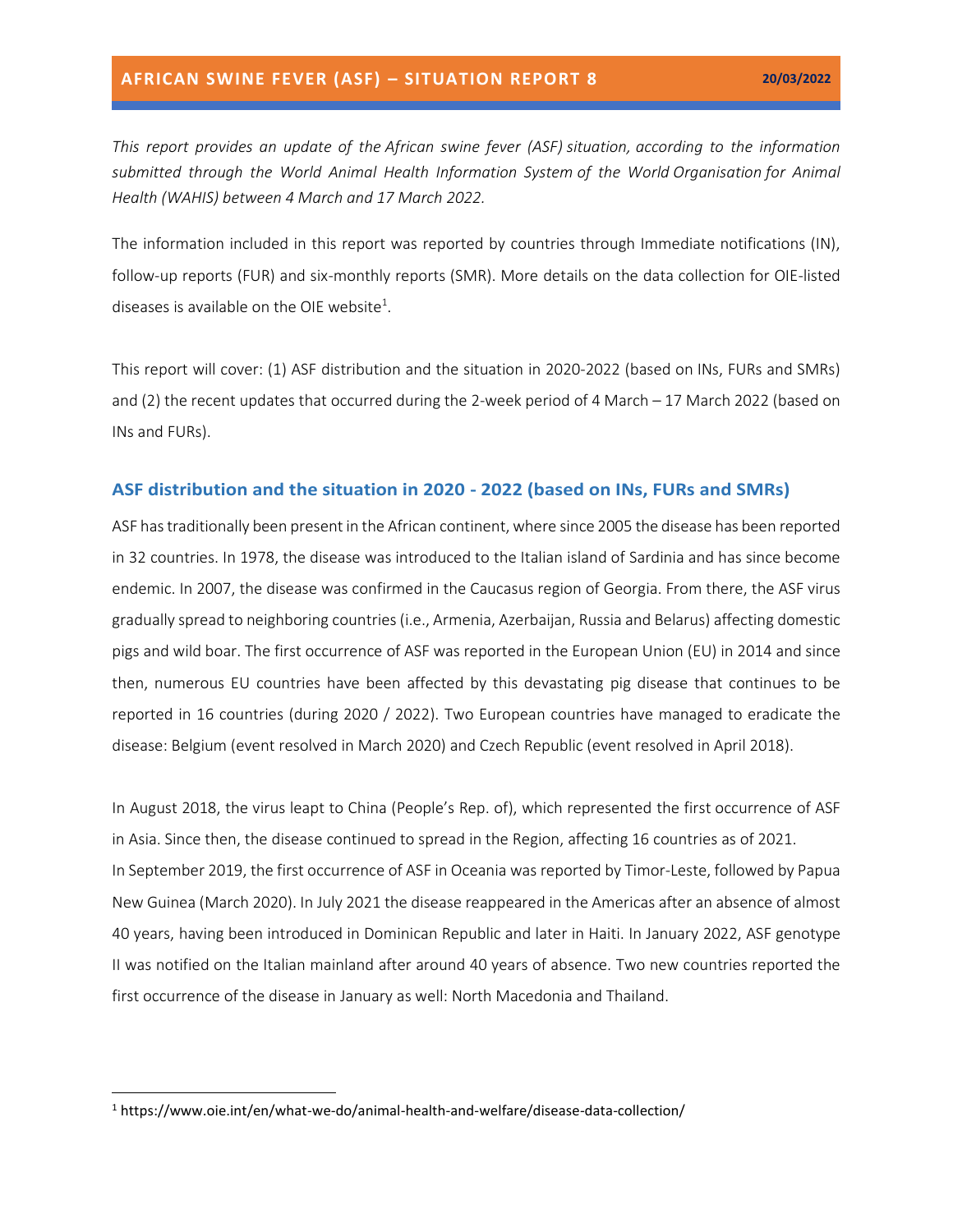

ASF distribution in 2020-2022 (as of 18 March 2022) is shown in Figure 1.

*Figure 1. Map of the world displaying the presence of ASF by Administrative divisions (2020 – 18/03/2022)* 

# Summary of the ASF situation by world region (2020-2022)

In total, since January 2020 ASF has been reported as present in five different world regions in 35 countries, affecting more than 1,100,000 pigs and more than 32,000 wild boars(data reported through INs and FURs), with more than 1,800,000 animal losses. Further details, split by world region are included in Table 1.

Table 1: Summary of the number of outbreaks, cases and animal losses caused by ASF in the different world regions since January 2020 (data reported through INs and FURs – these figures cover only epizootic situations while additional information reported through SMR for enzootic situations are not included here because of submission delays).

|                 | <b>Outbreaks</b> |           | <b>Cases</b>  |           | Losses*       |
|-----------------|------------------|-----------|---------------|-----------|---------------|
|                 | Domestic pigs    | Wild boar | Domestic pigs | Wild boar | Domestic pigs |
| <b>Africa</b>   | 159              |           | 13,055        |           | 20,401        |
| <b>Americas</b> | 250              |           | 9,530         |           | 17,729        |
| Asia            | 1,109            | 2,032     | 91,270        | 2,415     | 404,378       |
| <b>Europe</b>   | 3,457            | 17,329    | 993,579       | 29,603    | 1,404,595     |
| Oceania         | 4                |           | 500           |           | 397           |
| <b>Total</b>    | 4.979            | 19,361    | 1,107,934     | 32,018    | 1,847,500     |

\*Losses (deaths + animals killed and disposed of): this figure refers to losses in the establishments affected by the outbreaks and it does not include the animals culled in areas around the outbreak for controlling the disease.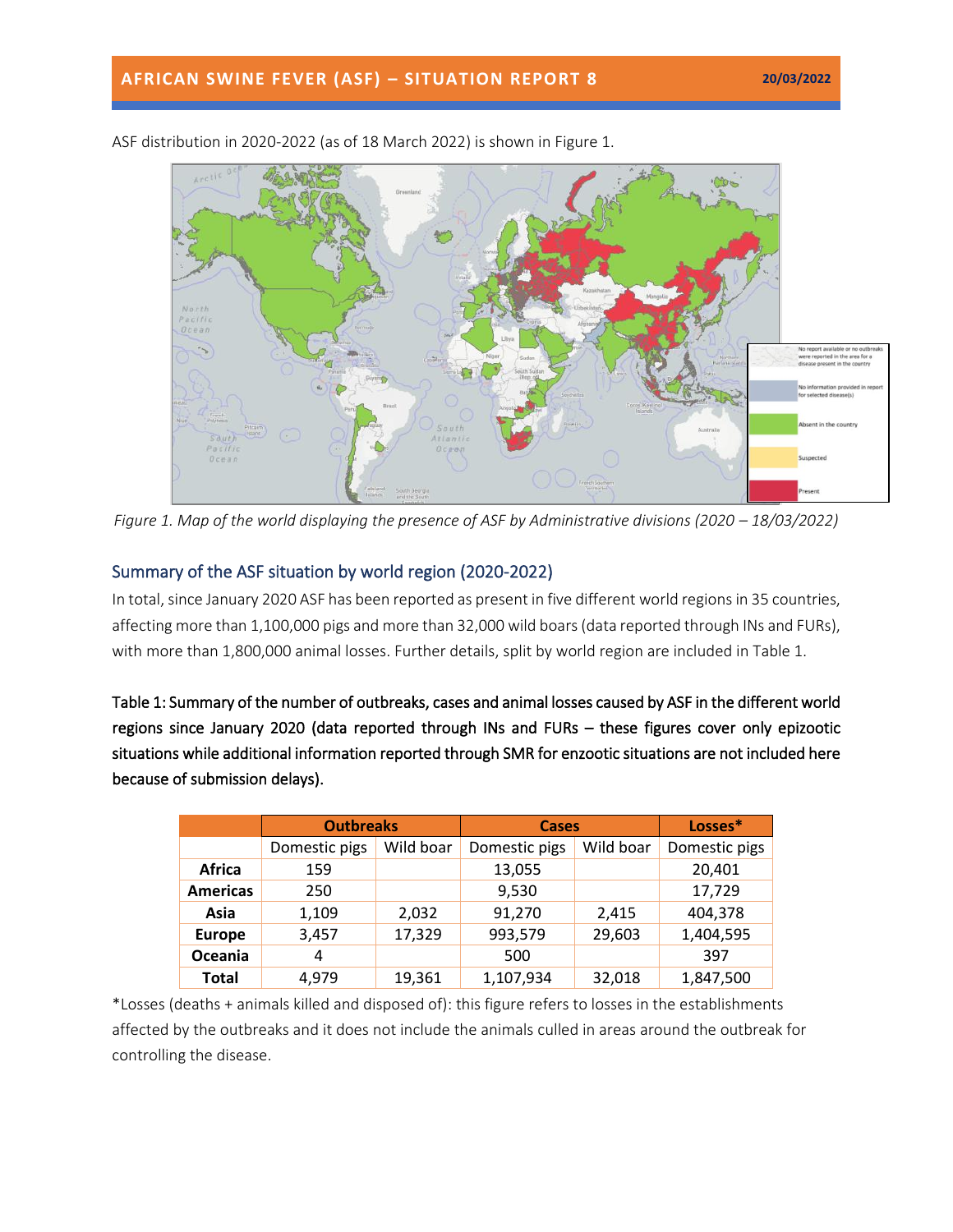## Summary of the global situation and recommendations

Since January 2020, 8 countries have reported ASF as a first occurrence in the country, while 12 countries reported its spread to new zones. This highlights a continuous spread of the disease into new countries, and new zones in countries already affected.

As observed in Europe and in some regions of Asia, the transmission of ASF seems to depend largely on the wild boar population density and their interaction with low-biosecurity pig production systems. Good knowledge and management of the wild boar population, as well as a strong coordination among the Veterinary Services, wildlife and forestry authorities are required to successfully prevent and control ASF.

OIE Members are called to implement strict [biosecurity measures,](https://trello.com/c/jbPlhbq6/55-infographic-en-es-fr-ru-ch) strengthen their early disease detection systems, and promptly notify any case of the disease to the OIE. Reinforced measures should be implemented when there is circulation of low virulent strains of the virus, or transmission among wild suid populations.

## **Recent updates (04/03/2022 – 17/03/2022)**

To describe the current disease situation of ASF, this section covers: (a) a list of new events which started during the 2-week period (reported through INs); (b) information on events that started before the 2-week period but were still ongoing during the period (reported through FURs); (c) new events which started before the 2-week period but were reported through INs during the 2-week period and (d) the geographic distribution of new outbreaks that started during the 2-week period. This information is based on INs and FURs received by the OIE.

#### New events by world region (reported through INs)

Africa, Asia, Americas, Europe, Oceania No new events reported

#### On-going events for which there were new outbreaks, by world region (reported through FURs):

Africa, Americas, Oceania No ongoing events updated Asia One country updated its ongoing event: Thailand Europe Five countries updated their ongoing events: Germany, Hungary, Italy, Latvia, and Romania.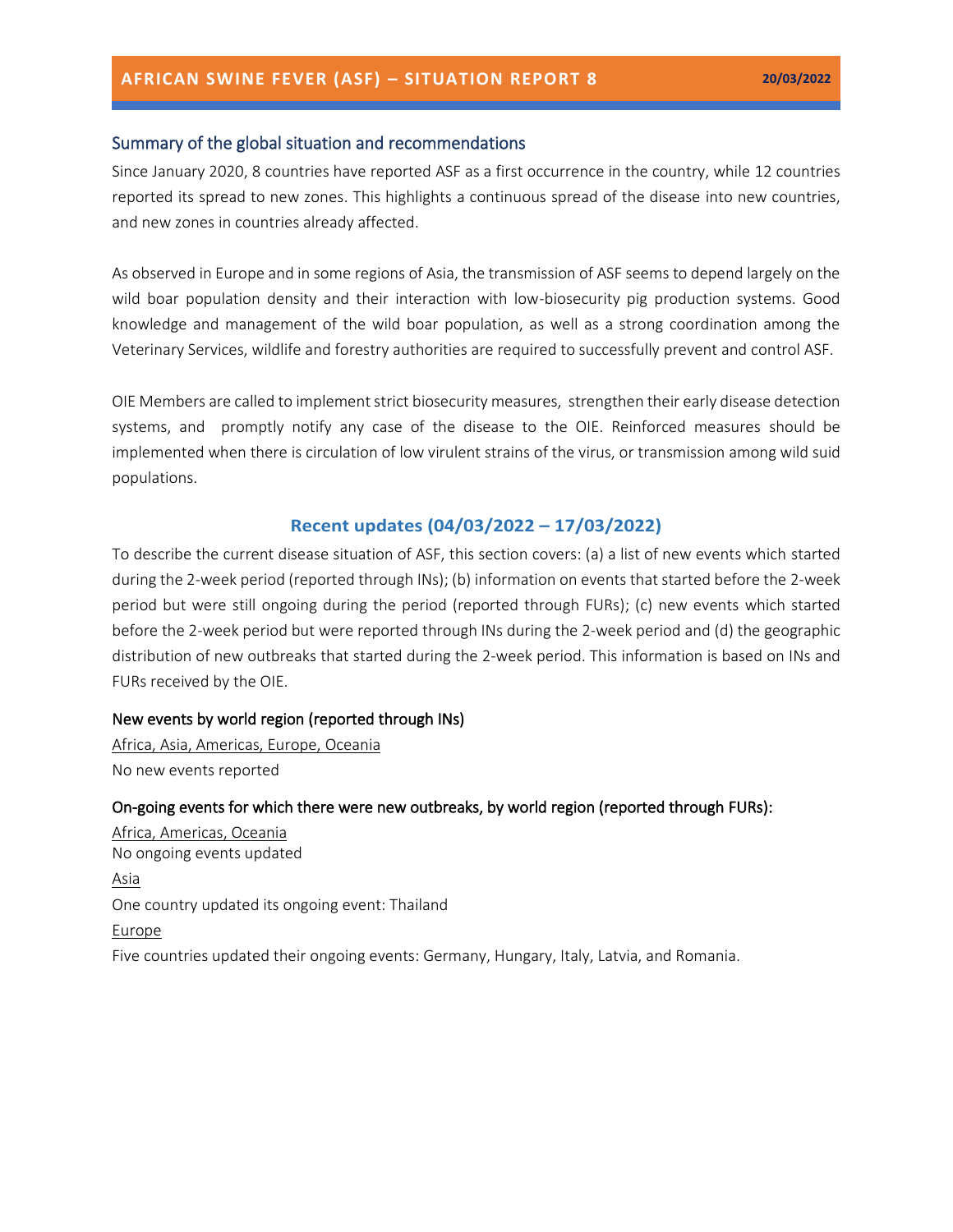# **AFRICAN SWINE FEVER (ASF) – SITUATION REPORT 8 20/03/2022**



*Figure 2: Map of ASF outbreaks which started during 04 March – 17 March 2022 in domestic animals and wildlife. Zoomed views of areas where updates occurred in the last period are provided as well.*